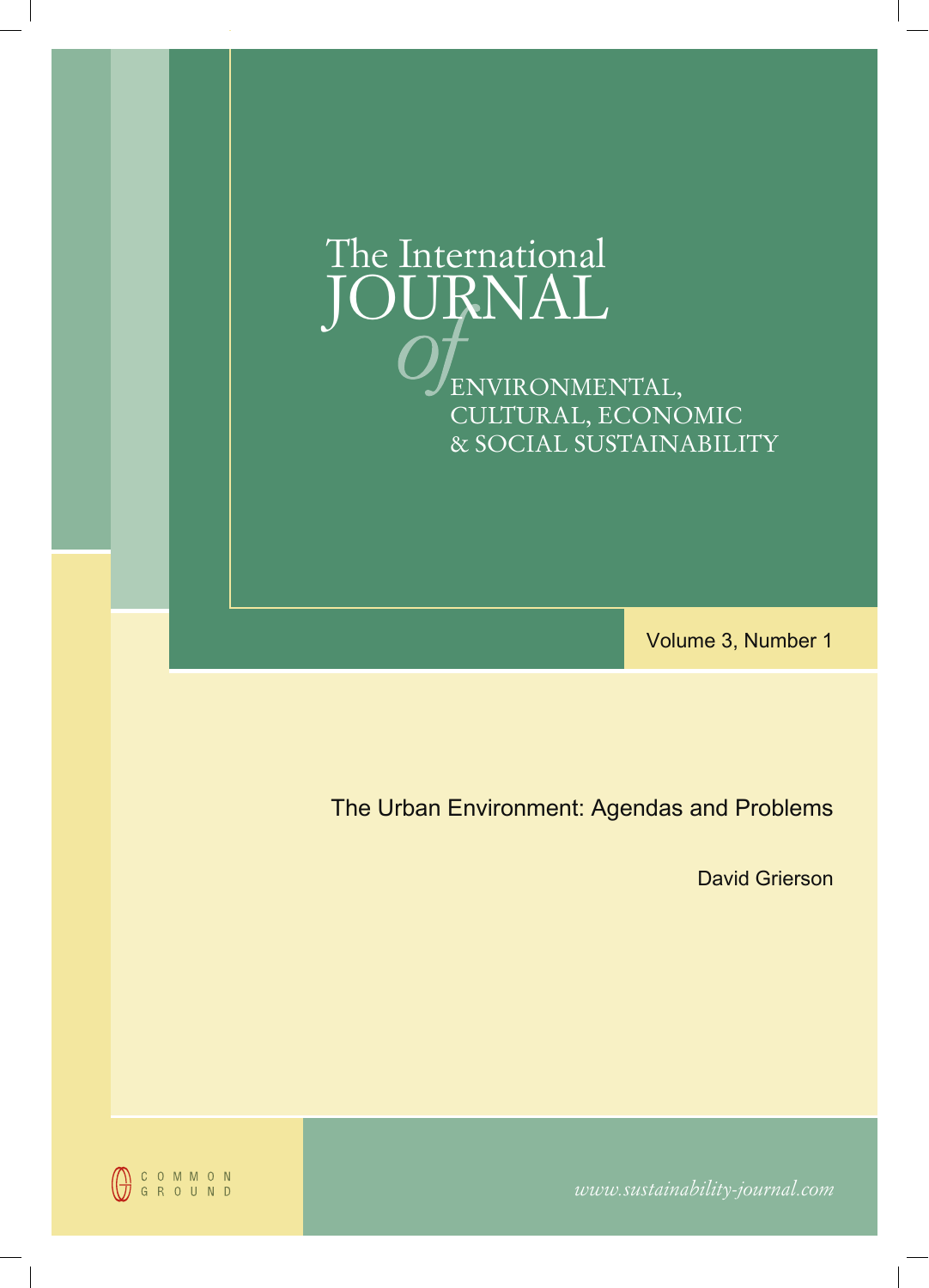THE INTERNATIONAL JOURNAL OF ENVIRONMENTAL, CULTURAL, ECONOMIC AND SOCIAL **SUSTAINABILITY** http://www.Sustainability-Journal.com

First published in 2007 in Melbourne, Australia by Common Ground Publishing Pty Ltd www.CommonGroundPublishing.com.

© 2007 (individual papers), the author(s) © 2007 (selection and editorial matter) Common Ground

All rights reserved. Apart from fair use for the purposes of study, research, criticism or review as permitted under the Copyright Act (Australia), no part of this work may be reproduced without written permission from the publisher. For permissions and other inquiries, please contact <cgsupport@commongroundpublishing.com>.

ISSN: 1832-2077 Publisher Site: http://www.Sustainability-Journal.com

The THE INTERNATIONAL JOURNAL OF ENVIRONMENTAL, CULTURAL, ECONOMIC AND SOCIAL SUSTAINABILITY is a peer refereed journal. Full papers submitted for publication are refereed by Associate Editors through anonymous referee processes.

Typeset in Common Ground Markup Language using CGCreator multichannel typesetting system http://www.CommonGroundSoftware.com.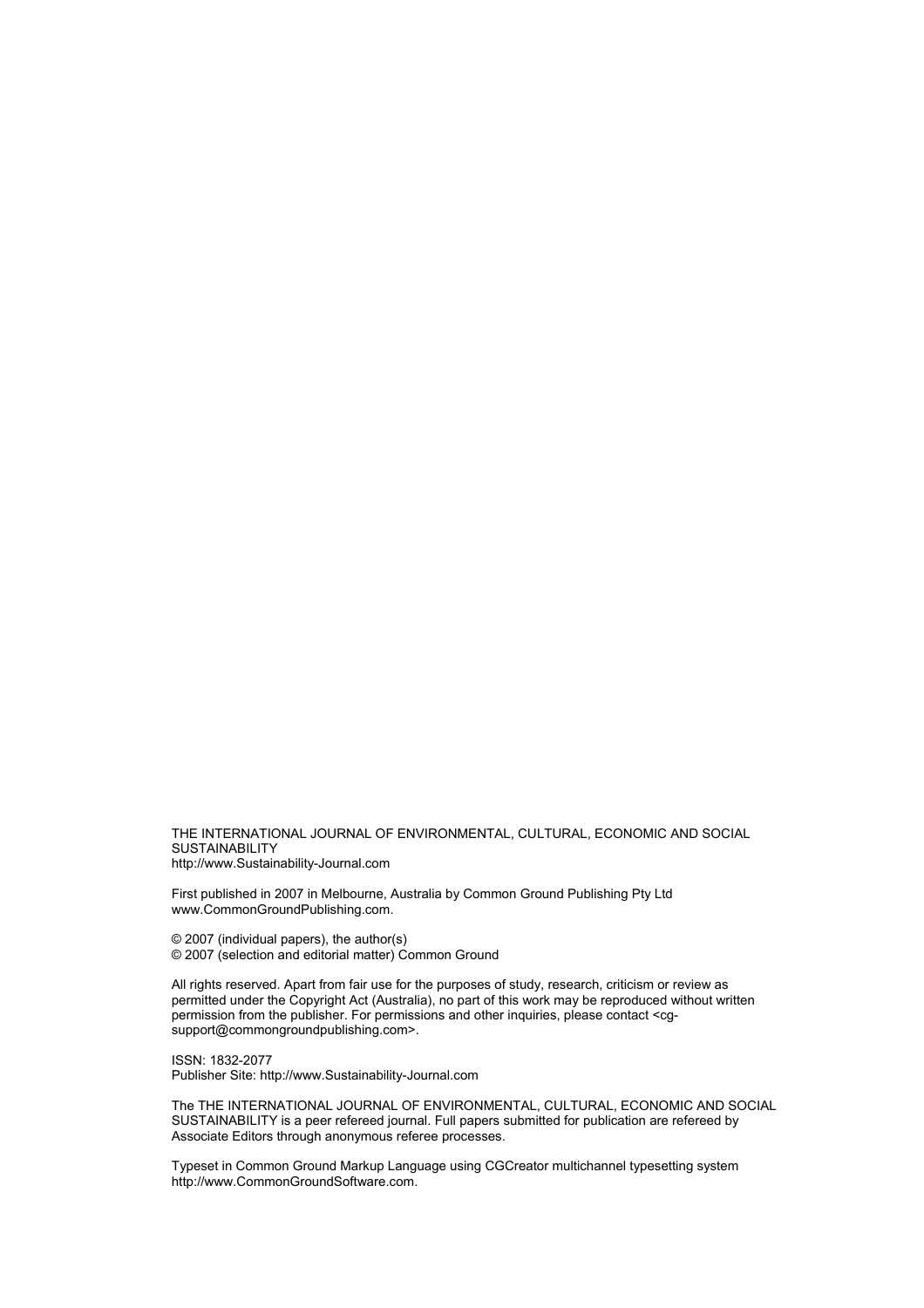# **The Urban Environment: Agendas and Problems**

David Grierson, University of Strathclyde, UK

Abstract: The United Nations estimate that by 2025 there will be around 5 billion people living in urban areas, more than the total world population 20 years ago. Currently, the developed nations are the most urbanised with, on average around three-quarters of their population living in cities, but this is changing. Increased levels of economic growth, of migration, of population expansion and, in some cases, of unprecedented industrial growth, mean that Asia and Africa will be the regions most radically affected by urban development over the next twenty years. Increasing debate on issues of urban sustainability has led to the consolidation of environmental agendas and the definition of a specific body of problems and policy issues on two levels. The first involves green agenda problems occupying the concerns of many in the developed nations such as *global warming, ozone-layer depletion, loss of bio-diversity, deforestation, and the exhaustion of non-renewable resources.* For the developing world, however, these global environmental problems are less immediate than the need to resolve acute problems relating to poverty and the so-called brown agenda problems of air and water pollution, inadequate waste management, the lack of basic services and green areas, declining infrastructure, and poor housing conditions, as well as issues of health, crime, violence, and social exclusion. It is now a commonly held belief that the green agenda cannot be addressed until the urgent problems of urban social deprivation and inequalities are resolved. This paper reviews the scale and character of contemporary urbanisation and the rapid growth of cities, particularly within the developing nations, and examines associated implications with respect to the physical arrangement of cities, their resource consumption and their *environmental impact.*

Keywords: Urbanisation, Urban Growth, Environmental Agendas, Equity, Sustainability

# **Global Cities and "Globalopolis"**

T **ODAY'S CITIES HAVE** the potential to be vibrant, sociable, life-enhancing centres of civilisation. They can offer access to creativity, innovation, diversity and information, improved health, higher literacy, and a better quality of life. They can embody the diversity and energy of human pursuits. Offering efficiencies, amenities and opportunities not found elsewhere, they can be in many ways extraordinary engines of economic and social progress. On average people who live in cities will have higher incomes and live, healthier, easier lives than those who live in rural areas. Historically cities have been places where most economic activity has occurred and where great wealth has been generated as a result. They have provided capital, labour and markets for entrepreneurs and innovators at all levels of economic activity. Many, having become centres of modern industry and commerce, of wealth and political power, account for a disproportionate share of a nation's income.

According to some, cities now fulfil a more important role than individual countries in the process of open-ended wealth creation, in large part because of their ability to adapt to change (Jacobs, 1984). And across the planet cities are changing dramatically. We are in the midst of a massive urban transition unprecedented in its scale and celerity. Some of the most powerful cities, in the developed economies of

North America, western Europe and Japan, have become international growth machines of a new global economy that regards every region of the world either as a source of raw materials, a production centre, or an emerging market. Over the last thirty years the pace of growth in these cities has accelerated and, as they get better at what they do their inherent efficiency translates into gains in productivity. Today decisions made in London, New York, and Tokyo today have an impact on jobs, wages and the general economic well-being of places as remote as Santiago in Chile or Chennai in India. The restructuring of the world economy in recent years is one of the most powerful forces in the continuing evolution of cities and has enormous implications for the structure of the global system of cities, the functions cities perform and the nature of social life within them. The most prosperous cities, having successfully managed the conversion from an industrial base to post-industrial employment in finance, services, and information processing, now boast new skylines, converted waterfronts and regenerated residential areas populated by a new urban middle class trained in high technology.

But as an economic, political and socio-cultural phenomenon, globalisation involves an often contradictory and highly mediated process. And there are different and conflicting interpretations regarding its significance for cities and their future. Globalising



THE INTERNATIONAL JOURNAL OF ENVIRONMENTAL, CULTURAL, ECONOMIC AND SOCIAL SUSTAINABILITY, VOLUME 3, NUMBER 1, 2007 http://www.Sustainability-Journal.com, ISSN 1832-2077 © Common Ground, David Grierson, All Rights Reserved, Permissions: cg-support@commongroundpublishing.com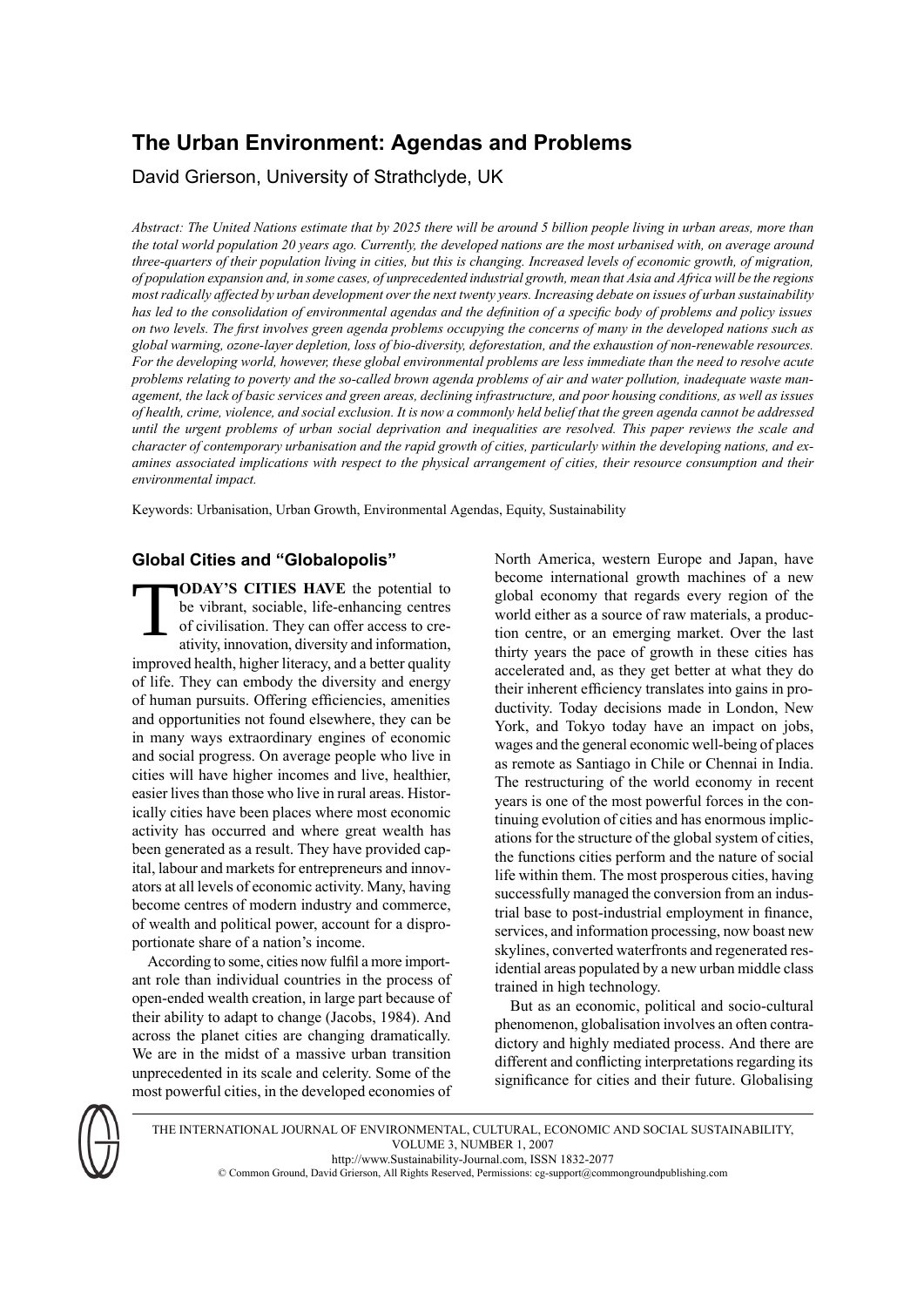trends can bring enormous prosperity to some cities but they can also give rise to social and economic inequities in others. As urban sociologist Saskia Sassen (1994) has pointed out, the pressures acting upon cities is unevenly spread reflecting an increasingly polarised global society and an emerging new geography of inclusion and exclusion at local, regional and international level. This new geography assumes many forms and operates in many terrains, from the distribution of telecommunication facilities to the structure of the economy and of employment. And even the most powerful cities of the developed economies are blighted by unemployment, poor quality housing stock and as disparities widen among the incomes of high- and low- wage workers a growing underclass is emerging.

Cities, and in particular the large metropolitan centres of the world, have grown more complex and diverse in the context of international economic restructuring, while often becoming more socially divided and physically fragmented. Anonimity becomes a way of life for many. Information theorist Marshall McLuhan wrote in the 1960s about the concept of the "global village" wherein remote inhabitants would learn to respect one another's lifestyle through the medium of television (McLuhan, 1968). But reality has intervened. Real villagers get to know one another by being in close proximity over an extended period of time. When we glimpse the lives of others on today's television footage, it is *dans le dépassement*. There is little engagement and no sense of belonging. "Globalopolis" has become a more recognizable concept to us these days (Girardet, 1999). In the global marketplace cities have become independent actors that must compete with one another for investment and capital in order to create employment opportunities for their citizens. The success of a city is then a function of its ability to integrate itself in the global society, as much as it is a measure of its ability to develop links to the nation or its immediate hinterland or region. Cities that fail to be assimilated into this international social order can experience economic decline or "distress".<sup>1</sup> Increasingly those who live in a complex urban environment define by reinforced concrete, tinted glass, and high speed living have more in common with one another on the surface than with those who live in rural areas nearby, even although they may not share the same language.

# **Urban Growth, Urbanisation and the Blurring of Boundaries**

There are more people living in the worlds cities today than were alive a hundred years ago. The developed nations are currently the most urbanised with, on average around three-quarters of their population living in cities. In these countries, the fastest urban growth took place over a century ago and although growth continues today (at less than 1 percent per year) it is at a much slower rate than it has been in previous decades. The majority of the population shift occurring in developed countries now involves movement away from concentrated urban centres to either vast, sprawling metropolitan regions (suburbs) or to smaller cities.

Today growth rates are extremely high in the rapidly industrialising cities of Southeast Asia and Latin America. Cities in these regions offer many advantages over rural villages, having more employment opportunities and superior infrastructure and living conditions. Even so, infrastructure facilities, such as road networks and wastewater treatment plants lag far behind what is needed. The result is among other city-wide problems congested city streets, and mounting air and water pollution. Although many people live in the relative comfort of highly serviced homes huge numbers of poor people live in 'shantytowns', illegal settlements with conditions almost as bad as those in the poorest cities.

Africa and Asia are currently around 40 percent urban but it is in these regions that the most explosive growth is taking place. Cities in these nations will absorb a disproportionate share of urban growth in the decades to come. Africa, currently the least urbanised continent, is experiencing an unprecedented level of urban expansion which will result in more than half of its population living in or around cities by the year 2030. The percentage of population residing in urban areas in Asia will be even higher at around 54 percent (UNPD, 2005). Because of increased levels of economic growth, of migration, of population expansion and, in some cases of unprecedented industrial growth, the bulk of the new urban population in the twenty-first century will be made up of African and Asian people. Asia, in particular is about to go urban in a big way. Its urban population is expected to increase by a staggering I billion people over the next twenty years (UNPD, 2004). There is no historical precedent for increases of this order of magnitude. The rate of urbanisation that results, relative to the level of economic or industrial development that exists, is so excessive that it is often referred to as 'hyper-urbanisation' or 'over-urb-

<sup>&</sup>lt;sup>1</sup> Increasingly over the last thirty years as manufacturing has become dispersed around the globe, some cities which have historically served as manufacturing centres in Europe, North America and Australia are experiencing economic decline as manufacturing, shifts to Asia, South and Central America and elsewhere in the developing world.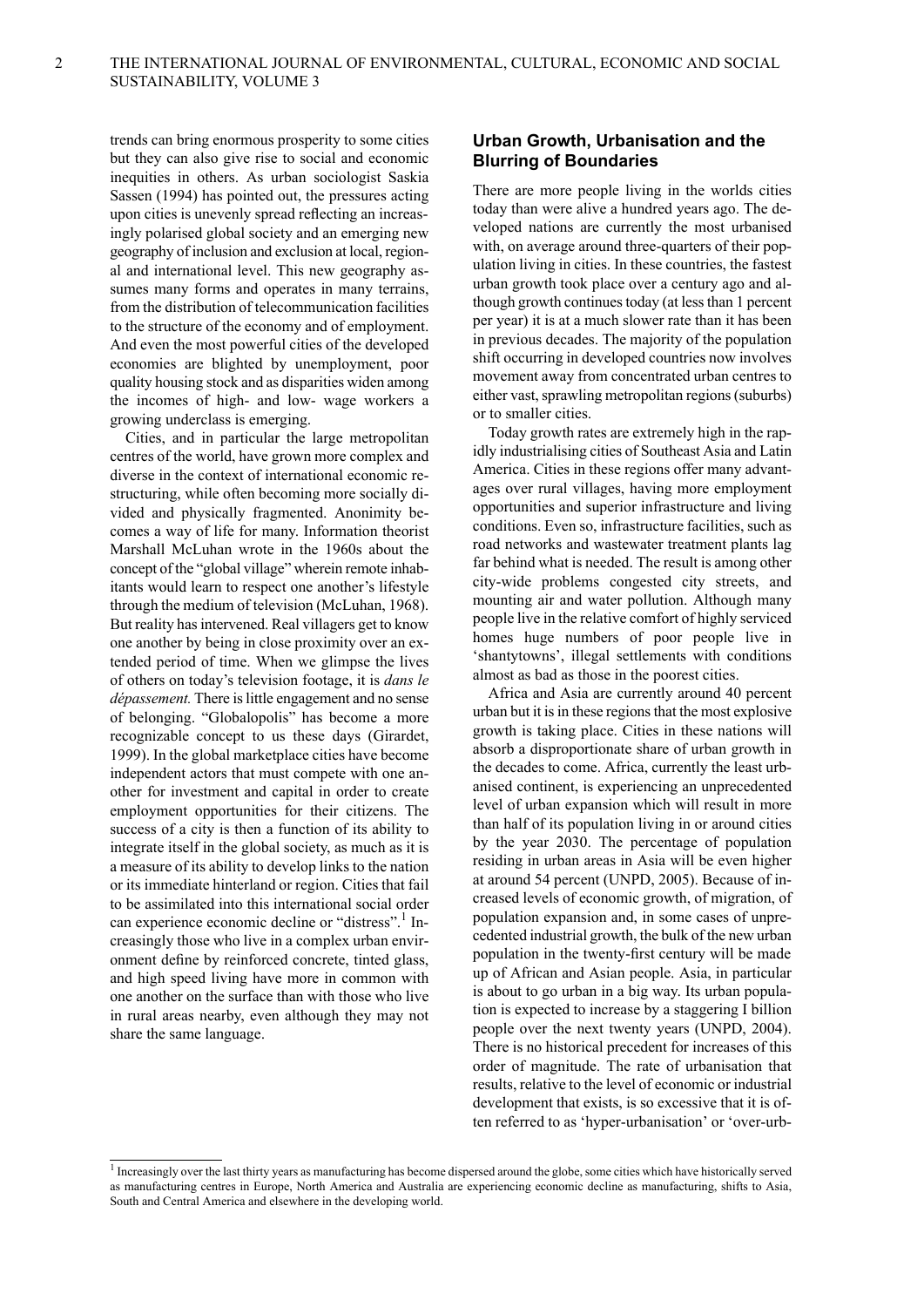anisation'. In these countries the rapid urbanisation now under way will increasingly concentrate both population and economic growth in cities, intensifying the problems of the urban environment.

A principal culmination of five thousand years of human history is a world of giant cities (Dear, 1999). More and more of us are now living in cities of populations greater than 1 million (about the size of Glasgow or Birmingham). By the year 2015, 12 of the world's 15 largest cities will be in Asia; only one New York will be in North America; none will be in Europe.

Kingsley Davis (1965) presented a clear framework for understanding population dynamics and urban growth, defining the process of 'urbanisation' as, "the switch from a spread out pattern of human settlement to one of concentration in urban centres". It is clear that, although this process has occurred throughout the world at varying rates during all of human history, our own particular place in the history of the city is unique. Since the middle of the twentieth century the population of the world's cities has soared from 200 million to more than 3 billion. This growth reached a significant stage in 2005 when, for the first time in human history, around one half of the global population, an estimated 3.3 billion, was deemed to live in and around cities (UNPD, 2005). Predictions suggest that it will be well into the twenty-first century before urban population significantly slows down (Devas and Rakodi, 1993).

Davis had stressed the impact of 'excessive' population growth on world urbanisation and predicting that the less developed countries would eventually be unable to sustain their populations. He concluded that there would be an end to urbanisation but not necessarily to absolute population growth, economic development, the physical size of cities, or the absolute number they might contain. The "end of urbanisation", he said, occurs in industrialised countries when there is no longer a large enough rural population to create a significant migration to cities, or the suburban population begins to increase as fast as the urban population.

Davis, however, recognised that pushing the definition of 'urban' away from the notion of dense settlement towards sprawl means, in a sense, that the slowing down of urbanisation is more apparent than real; in effect an increasing number of urbanites simply become suburbanised. In this way, he accurately predicted that the boundaries of urban places within developed countries would become blurred; as a society becomes advanced enough to be highly urbanised the whole "concept of urbanisation becomes ambiguous" (Davis, 1965).

### **A Deteriorating Environment**

The deleterious impact of the process of urbanisation on the environment is unambiguous. Although the world has witnessed economic and social progress during recent decades economic and social gains have been unequally distributed and there are significant environmental implications inherent in these changes. As cities compete with one another to attract manufacturing and other services, the bargaining chips are sometimes cheap labour and lax environmental concerns. Globalisation and economic reforms may well lead us to greater environmental deterioration (Sivaramakrishnan, 1996). The struggle to achieve an environmentally sustainable global economy will be won or lost in the world's cities but the urban environment is now firmly driving the environmental crisis generally (UN Habitat II, 1996). Although they take up just 2 percent of the Earth's surface, cities consume most of the world's natural resources and cause most of the pollution and waste. Particularly in the cities of the developed world excessive consumption of natural resources is dramatically reducing the global resource base and is leading to urban health problems on an unprecedented scale.

Along with the benefits of urbanisation have come environmental and social problems of staggering proportions. Environmental problems are most severe in those developing world cities experiencing rapid economic growth. Many people in these cities live in life threatening conditions. In 1995 polluted air in 36 cities in India alone killed some 52,000 people, representing a 28 percent increase from the early 1990s. Today more than 600 million people in the undeveloped world are living in cities without adequate shelter. At least 220 million of the urban poor lack any access to clean drinking water and more than 420 million do not have the simplest toilet. Between one and two thirds of the solid waste generated in these cities is left to pile up in streets and drains, contributing to flooding and the spread of disease, adding to an enormous toll of largely preventable deaths. Around 1.1 billion live in urban areas where air pollution exceeds health limits.

Almost all of global urban growth over the coming decades will occur in the developing world, where it is already proving almost impossible to create the services and infrastructure needed to support the swelling urban masses and expand agricultural land and capital fast enough to accommodate the huge natural population increase in rural areas. There is no historical precedent for changes of this scale and speed and there is little guidance as to the magnitude of problems that such growth might pose. Large cities of the developing countries lack both the human and technical resources necessary to deal with the full range of urban development needs. Rapid population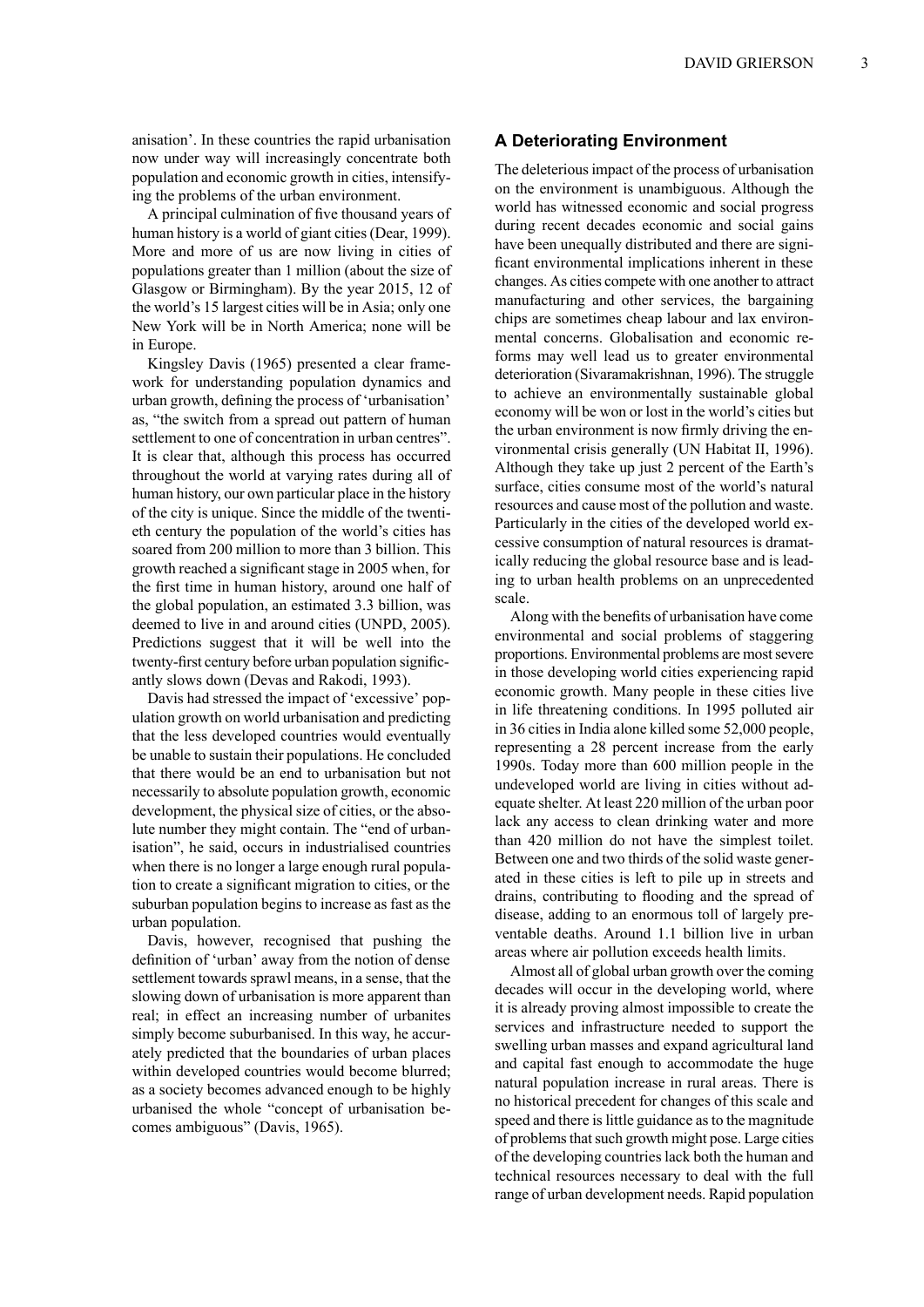growth has increased the tendency of cities in developing countries to outgrow the resources of the economies they are supposed to nourish and support. The traditional range of public services, utilities and welfare taken for granted in cities of developed countries are simply not generally available to the inhabitants of most of the cities of the developing countries, which suffer from a lack of finance, infrastructure and skills at all levels.

# **Two Agendas**

Increasing debate has led to the consolidation of urban environmental agendas and the definition of a specific body of problems and policy issues. There is very real concern for the sustainability of cities on two levels. The first is global and involves, what is referred to as the *green agenda* problems such as global warming, ozone-layer depletion, loss of biodiversity, deforestation, and the exhaustion of nonrenewable resources. Cities of the world affect not just the health of their own citizens but the health of the planet. It is clear that the world's cities will not prosper if collectively their impact on the planet is unsustainable. Governments and environmentalist groups from the advanced nations considered the green agenda problems to be a priority, so the "Earth" Summit" in 1992 focused on these issues. But, for the developing world, global environmental problems are less critical than the need to resolve the immediate and acute problems relating to poverty and the so-called *brown agenda* problems of air and water pollution, inadequate waste management, the lack of basic services and green areas, declining infrastructure, and poor housing conditions, as well as issues of health, crime, violence, and social exclusion. Among developing countries it is a commonly held belief in that the green agenda cannot be addressed until the urgent problems of urban social deprivation and inequalities are resolved (Stren et al, 1992).

While there is no clear dividing line between the two agendas, they can be distinguished along a number of different dimensions: spatial, temporal and political. The brown agenda addresses those environmental burdens more typically associated with poverty and issues that are more local and immediate; generally affecting urban inhabitants in today's cities. While the green agenda addresses environmental burdens more typically associated with affluence and issues that are more dispersed, delayed and that will largely affect future generations. Both carry conflicts and complementarities. Aware of the mismatch between the global green agenda and the problems confronting cities, researchers and non-governmental organisations (NGOs) have been advocating a renewed focus on the brown agenda and particularly the problems of pollution, poverty, and environmental hazards in cities today. The argument is not for less attention to be paid to global concerns but for recognition that urban and global concerns are interrelated and must both be addressed.

### **Towards Sustainability**

The transition to an urbanized world continues to have a profound effect on the physical arrangement of cities, their resource consumption, and their environmental impact. Throughout the last decade a cluster of United Nations conferences and conventions, beginning with the Earth Summit in 1992, have discussed the continuing deterioration of the ecosystems on which we depend for our well-being, and identified a common need to develop a global partnership for sustainable development. Recognizing that conditions in the world's cities, particularly those in undeveloped nations, had reached crisis point, the Habitat II (the 'City Summit') Conference, held in Istanbul in 1996, concluded with a global call to action to improve the quality of life within human settlements in cities around the world. Paragraph 4 of *The Habitat Agenda: Istanbul Declaration on Human Settlements* identified a need to confront problems such as:

- unsustainable consumption and production patterns, particularly in industrialized countries;
- unsustainable population changes, including changes in structure and distribution, giving priority consideration to the tendency towards excessive population concentration;
- homelessness;
- increasing poverty;
- unemployment;
- social exclusion;
- family instability;
- inadequate resources;
- lack of basic infrastructure and services;
- lack of adequate planning;
- growing insecurity and violence;
- environmental degradation;
- increased vulnerability to disasters.

A pro-growth development paradigm has underpinned the formation of the built environment throughout the 20th century. The Club of Rome's *Limits to Growth* report (Meadows, Meadows, Randers, Behrens, 1972) highlighted an inherent fundamental flaw, pointing out that global growth in population numbers, resource use, waste production, and pollution is exponential. While this kind of growth displays a gentle and gradual curve for a long time it rapidly shoots up in a very short period of time. What might seem like a manageable rate of resource use and waste disposal can quickly result in dangerously low levels of available resources and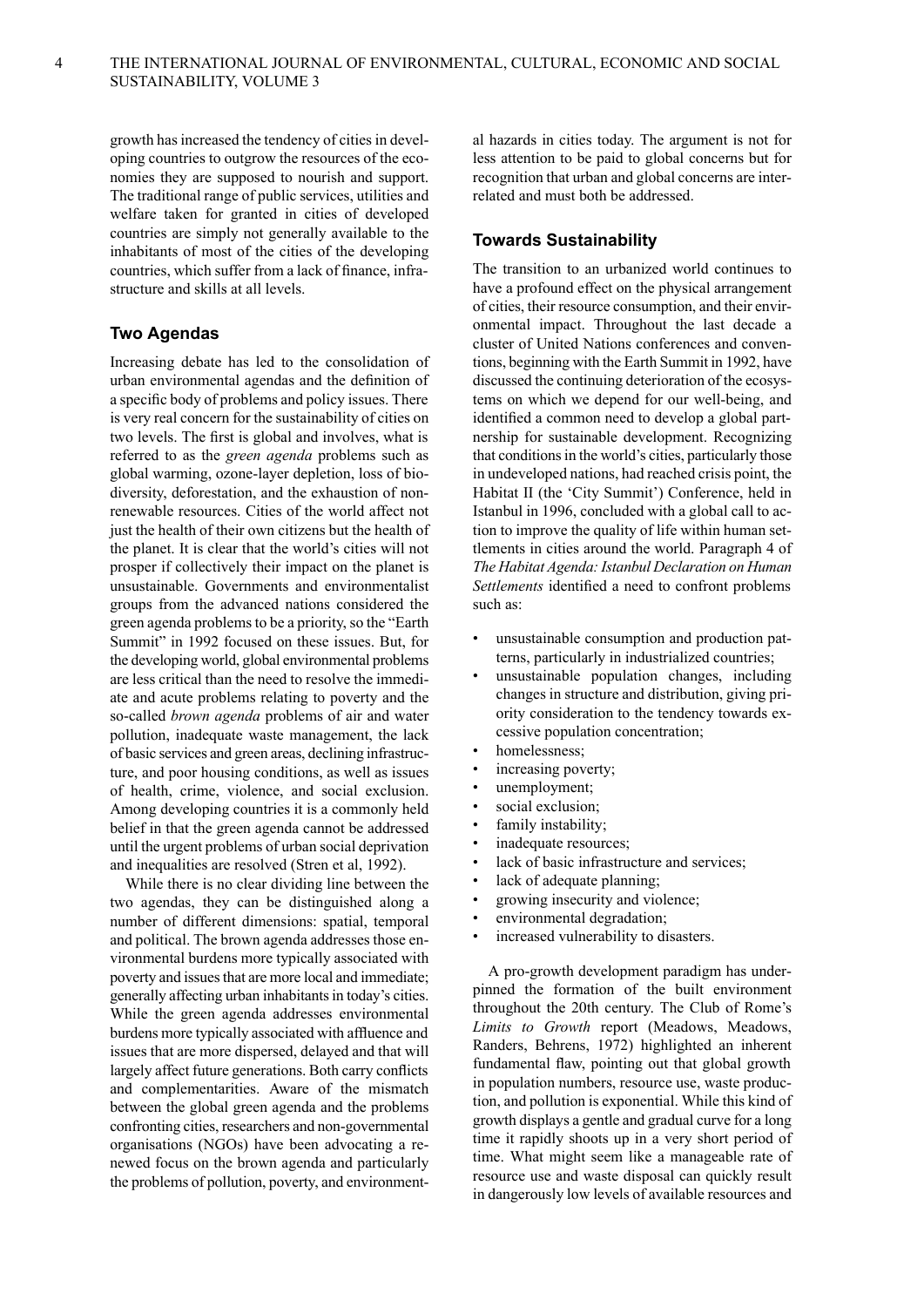dangerously high levels of pollution. Environmentalists now question whether the rapid growth of cities in recent years can be sustained. They argue that in order that the quality of life of their inhabitants be maintained, let alone enhanced, the aggregate impact of cities on the environment—a product of the relationship between population, per capita consumption or economic activity, and energy/material flow per unit—must be radically reduced.

Sustainability involves a move from a current condition of unsustainable activity towards a process of improvement and increased quality. Essentially the term is used to indicate a change of attitude towards prioritizing ways of life that are in balance with the current renewable resources of the ecosystem and the biosphere. How we might better understand the nature of this balance and its relationship to the built and natural environments, thus helping to inform decision-making at various levels, is the subject of ongoing research. Although we are unclear about how much damage has already been inflicted on the biosphere a precautionary approach is proposed as a practical way forward. In the face of inherent uncertainty, risk is not an appropriate approach. Failure to maintain a viable biosphere will be catastrophic and irreversible.

The widespread interest in theories, ethics, and practice concerning sustainability indicates an increasing concern about the adverse impacts that conventional models of development have had on the environment, in both the developed and undeveloped parts of the world. Today, as urban environmental problems have been brought more sharply into focus, sustainable development is being described as a fundamental goal. The term has been used in recent years to catalyze debate concerning the relationship between economic growth and the natural resource base on which it depends. It was provided a global definition by the Brundtland Commission report (World Commission on Environment and Development, 1987) as development that meets the needs of the present without compromising the ability of future generations to meet their own needs. The definition implies that a balance can be found between how much development we are able to make while still preserving the environment to the extent that it can sustain an acceptable quality of human life in the future. It is not about the environment *per se* but involves a more complex, holistic, and systemic approach that mediates between social, economic and environmental processes and cuts across disciplines and subject areas. By suggesting that environmental protection and continuing economic growth can be seen as mutually compatible, it attempts to displace the *limits to growth* argument.

Although often criticized as being vague and even contradictory, the concept of sustainable develop-

ment has, in recent years, begun to achieve political priority status among government institutions seeking a planned response to urban environmental problems. Alternative ways of re-thinking and reforming the built environment within a rapidly urbanizing world are now being considered. Within the academic and policy literature emerging around the notion of sustainable cities, a number of different models have been developed which represent different views of how such environments might be realized (Haughton & Hunter, 1994). Some advocate re-designing the physical fabric of the city in order to improve resource efficiency and bring about more self-reliant settlements. This approach involves the frugal use of energy and natural resources while working within the carrying capacity of the local region. It also implies that the ecological footprint and energy budget for human settlements are vastly reduced. A move towards a smaller, more compact settlement pattern interspersed with productive areas for collecting energy, to grow crops for food, fiber and energy, and recycle wastes has been suggested as the way forward. The compact city idea is now being promoted as a major component of the various strategies emerging to tackle these problems (Breheny, 1996). The rationale for its implementation lies in a set of benefits that are seen as the outcome of more compact urban forms in which travel distances are reduced lessening fuel emissions, rural land is saved from development, local facilities are supported, and local areas become more autonomous.

It is clear that many of the environmental problems we currently face are directly or indirectly related to issues of urban lifestyles and consumption patterns, which have far-reaching and long-term effects, not only within the city's own boundaries, but on the entire surrounding region. The collective term used to define these relationships refers to the *ecological footprint* of cities. Today the effects of urban activities have, in many cases, outweighed the relative advantages of agglomeration and centrality that they otherwise offer, and the ecological footprints of existing cities cover almost the entire planet. Meeting the needs of the current global population in the same way that those of Western urban inhabitants are currently met would require a few more planets with the same resources as Earth (Wackernagel and Rees, 1996). As urban populations and cities expand, competition for these dwindling areas of resource is growing while, simultaneously, areas of fertile land and rain forests are rapidly disappearing. As a result, throughout the underdeveloped world populations are being forced onto marginal lands, generally ill suited to agriculture due to adverse climatic and topographical conditions. Urban systems are undermining the planet's health and failing to provide decent living conditions for millions of people. Given the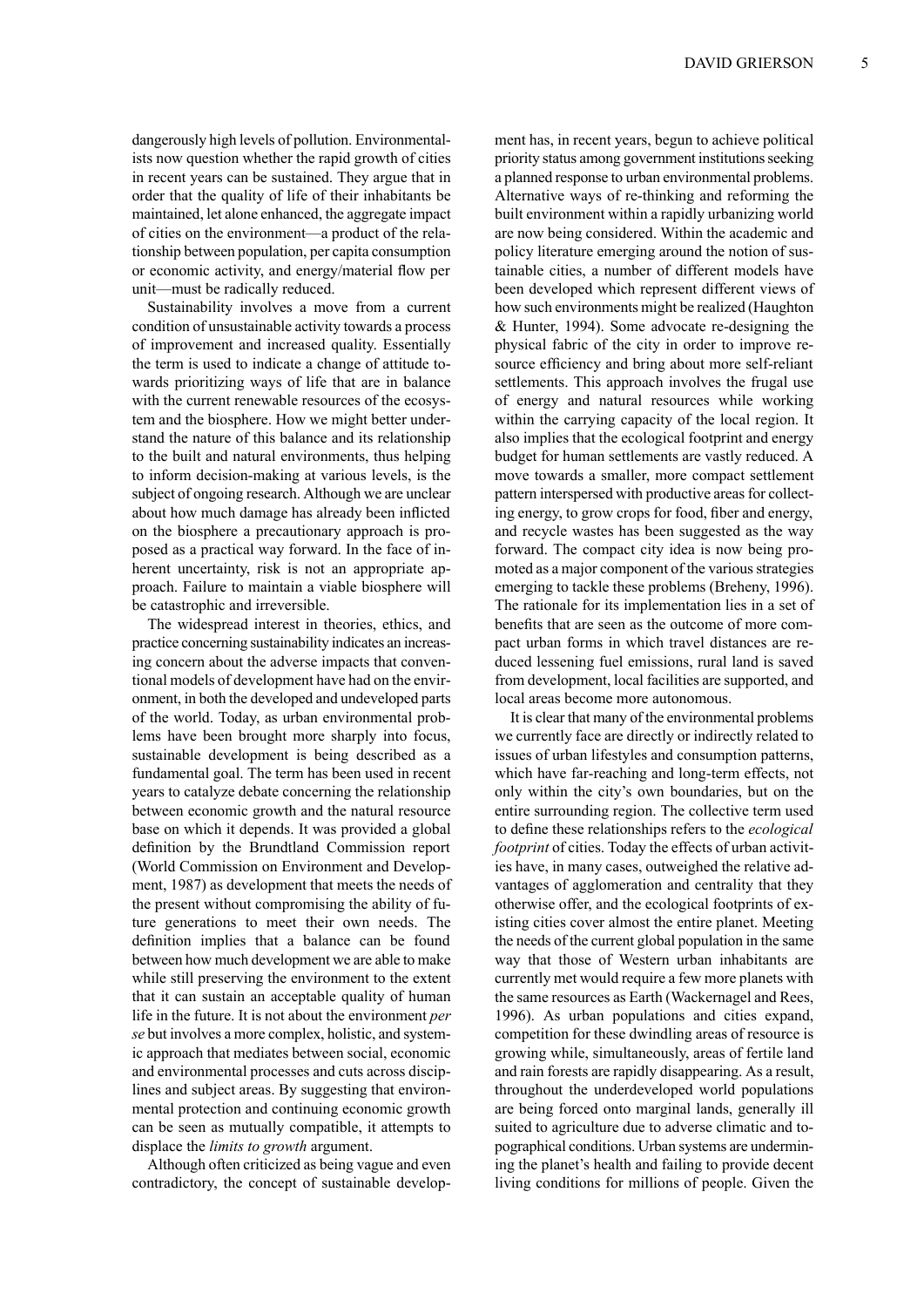clear physical limitations urban ecological footprints should themselves have defined limits. But, in the first instance, they need be reduced from their current levels.

### **Planning for Sustainability**

The brown agenda presents a renewed challenge to the planning and management of cities. While Breheny (1996) highlights the lack of any cogent debate on issues of urban sustainability, a growing body of work now exists which examines and promotes the idea of the 'sustainable city' or 'sustainable urban development' in a general sense (see, for example, Stren *et al* 1992; Haughton & Hunter, 1994; Smith *et al.*, 1998), in relation to particular issues like energy consumption, pollution, and transportation (for example, Nijkamp & Perrels, 1994; World Resource Institute [WRI], 1996); Girardet (1999), and with regard to urban form (for example, Breheny, 1992; Calthorpe, 1993; Jenks *et al.* 1996; Frey, 1999).

Urban sustainability requires that we see urban systems as ecosystems, where humans through their actions, have produced changes that have thrown the global ecosystems off balance. The challenge then is to establish what actions need to be taken to counter the negative effects of human activity and maintain equilibrium within the parameters of sustainability. A city's use of resources has been measured in terms of its 'ecological footprint' - an area geographically dispersed throughout the world and much larger than the physical boundary of the city itself (Wackernagel and Rees, 1996). According to Girardet (1992) the key to the reduction of urban ecological footprints lies in cities adopting a "circular metabolism", where consumption is reduced by implementing efficiencies and where re-use of resources is maximised. Material recycling, waste reduction, energy conservation and the use of renewable energy sources are approaches, which are recognised as part of this strategy. Girardet argues that, since the majority of current production and consumption takes place in cities, the current "linear metabolism" involving processes that involve high levels of production and consumption must be replaced by those that aim at a circular system of use and re-use. Such a process would increase a city's efficiency and lessen its environmental impact.

Following Girardet, Rogers (1997) believes that to achieve a circular metabolism cities must be planned to manage their use of resources. In order to move towards this he argues that we need to develop a new from of "comprehensive holistic urban planning" that will signal a "new and dynamic equilibrium between society, cities and nature". He describes his approach to urban sustainability as a reinterpretation and reinvention of the 'dense city' model which would adopt modern technologies to redefine the social advantages of proximity. Rogers' main argument is presented in favour of "compact mixed-use nodes" forming "lively sustainable neighbourhoods". His 'sustainable city' would consist of as a series of inter-linked sustainable communities consisting of "overlapping domains", of balanced "multi-activity, dense urban structures", of "pedestrianisation" and "three-dimensional planning".

### **The Compact City?**

The contemporary debate on sustainable urban form took off in the 1980s when it was acknowledged that city planning had a significant role to play in the promotion of sustainable development. Since then the environmental imperative has revived the idea that the planning of cities is a legitimate, indeed crucial, practice. As the debate has focused on environmental sustainability - and in particular the issues of global warming and urban sprawl - the 'centrist' view of urban compaction has gained ascendancy over the 'decentrist' view.

Whilst the arguments are far from resolved in favour of urban compaction this has become, by far, the most popular policy approach, endorsed by, for example, the European Commission's 1990 *Green Paper on the Urban Environment*. The Green Paper called for a return to the 'compact city' along the lines of the densely developed cores of many historic European towns and cities (Dantzig and Saaty, 1973). The high population densities in such places are deemed to encourage social mix and interaction and make them good places to live and work. Arguments for the compact city form suggest that it can address the physical and social urban environmental problems within the brown agenda. As a result of the containment of high population densities within a compact city form existing infrastructure and previously developed land can be re-used while existing urban areas can be regenerated and revitalised thus allowing the surrounding countryside to be conserved. The promotion of affordable public transport means that the daily travel needs of the majority of the urban population can be met without widespread use of the car, levels of traffic related pollution are decreased along with the risk of death and injury in road traffic accidents, and as congestion is alleviated accessibility and mobility can improve. High population densities mean that a policy of mixed land-use becomes viable, travel distances are reduced, cycling and walking become the most energy efficient ways of moving around, and so car-dependency is further reduced. Less car-use means a reduction in the most rapidly growing source of "greenhouse gas" emis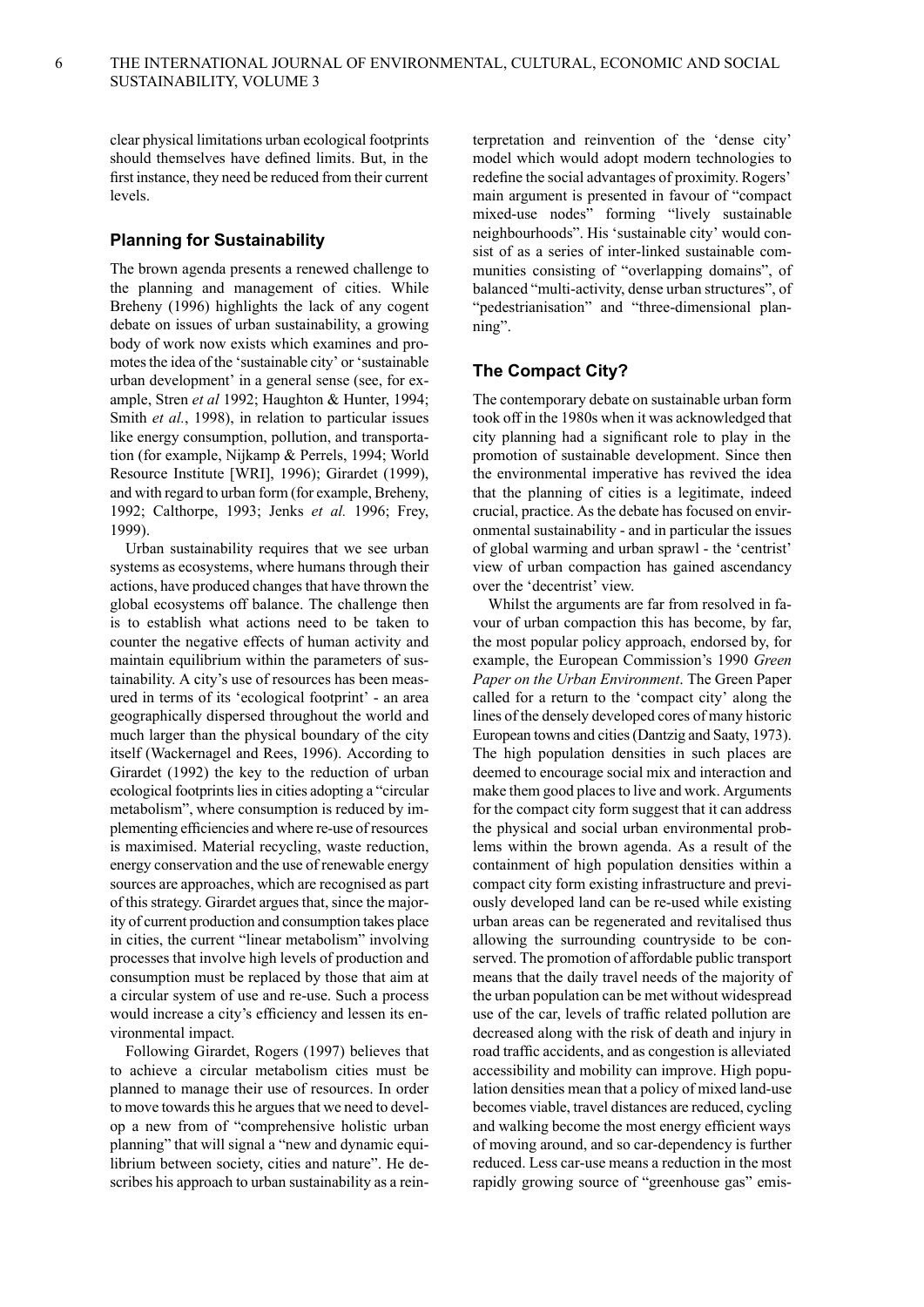sions - chemicals that have the potential to contribute to global warming such as carbon dioxide, chlorofluorocarbons (CFCs), nitrous oxide, and carbon monoxide. It also means a reduction in energy demand leading to a lowering in the level of consumption of non-renewable fossil fuels, and improved air quality & consequently better health.

A denser urban fabric would increase opportunities for economies of scale allowing for energy savings due to agglomeration, the introduction of collective 'soft energy'systems(solar, wind, water power, etc.) and renewable electricity supply, the promotion of community based material recycling policies- glass, metal, paper, and some plastics, the promotion of large-scale biological waste treatments, and further reductions in levels of pollution associated with an overall reduction in energy consumption.

There are several arguments opposed to the compact city idea. There are those who argue that it ignores the fondness for suburban living; that telecommunication advances contradict the concept; that rural communities could be neglected; that there could be a loss of amenity and privacy; and that there is, in any case, a lot of uncertainty concerning future patterns of population growth and dispersal. David Harvey, for example, raises the general concern about the activities of planners who put physical things, like urban form, before social processes. This leads to failed attempts at social engineering based on changing the physical fabric of cities but concedes that "high density urbanised living and inspired forms of urban design are the only paths to a more ecologically sensitive form of civilisation in the twenty first century" (Harvey, 1996).

Globalopolis, the dominance of urban sprawl, and the deteriorating urban environment, seem to be demanding big solutions or 'metanarratives'. The post-Brundtland (1987) political urgency of the sustainable city debate has taken hold in recent years. As countries' commitment to the sustainable development idea has increased throughout the last twenty years, governments are keen to deliver major environmental improvements (in line with both the green and brown agendas) and are looking to planning systems to achieve greater urban compaction. Eager to meet international environmental obligations, politicians are pressing on with specific 'centrist' policies, before the research community have been able to confirm what effect such policies will have. Even although questions remain on whether the compact city can deliver sustainability, the focus of the debate is now on technical questions on how to achieve compaction. There is general consensus that a city must be sustainable not only in terms of how it functions economically and socially but also environmentally. In searching for sustainable urban form and structure the need for a holistic approach is now largely accepted. Considerable consensus exists in developed nations around many policy goals, such as improving energy conservation, reducing car dependence and in a shift towards more compact city forms, with higher residential densities and mixed land uses (Haughton, 1999).

The centrist view is now being promoted both academically and politically and areas of difference over policy measures tend to be ones of degree rather than fundamental disagreement. Questions remain, however, as to whether the compact city will deliver the kind of environmental gains that our governments are now obliged to achieve and the broader questions surrounding the social, economic, and cultural viability of transforming existing cities into more compact versions remain. It seems unthinkable that, as profound lifestyle changes characterise the early years of the twenty-first century, that one model will offer a solution to the complex and multivalent problems of accommodating sustainable societies. It is more likely that the search for sustainable urban form will be better redirected to the search for a number of different approaches, models and forms that can respond to the variety of existing settlement patterns and contexts.

#### **References**

Breheny, M. "Centrists, Decentrists and Compromisers: Views on the Future of Urban Form" in ed.Jencks, M. *The Compact City: A Sustainable Urban Form?* London: E & FN Spon, 1996 Calthorpe, P. *The Next American Metropolis: Ecology, Community and the American Dream.* New York: Princeton Architectural Press, 1993

Dantzig, G. and Saaty, T. *Compact City: A Plan for a Liveable Urban Environment.* San Francisco*:* Freeman, 1973.

- Davis, K. "The Urbanization of the Human Population" in *Scientific American.* (September, 1965) Dear, M.J. *The Postmodern Urban Condition.* Massachusettes: Blackwell, 1999.
- Devas, N. and Rakodi, C. (eds.), "The Urban Challenge" in *Managing Fast Growing Cities*. London: Longman Group, 1993.
- Frey, H. *Designing the City: Towards a More Sustainable Urban Form.* London: E &FN Spon, 1999.
- Girardet, H. *The Gaia Atlas of Cities.* London: Gaia Books, 1992.
- Harvey, D. "Cities or urbanization" in *Cit.y* (1996): 1/2
- Haughton, G. and Hunter, C. *Sustainable Citie*s. London: Jessica Kingsley Publishers, 1994
- Haughton, G. "Searching for the Sustainable City: Competing Philosophical Rationales and Processes of 'Ideological Capture' in Adelaide, South Australia" in *Urban Studies* (1999): 36/11
- Jacobs, J. *Cities and the Wealth of Nations.* New York: Random House, 1984.
- McLuhan. M. et al. *War and Peace in the Global Village.* San Francisico: Hardwired, 1968.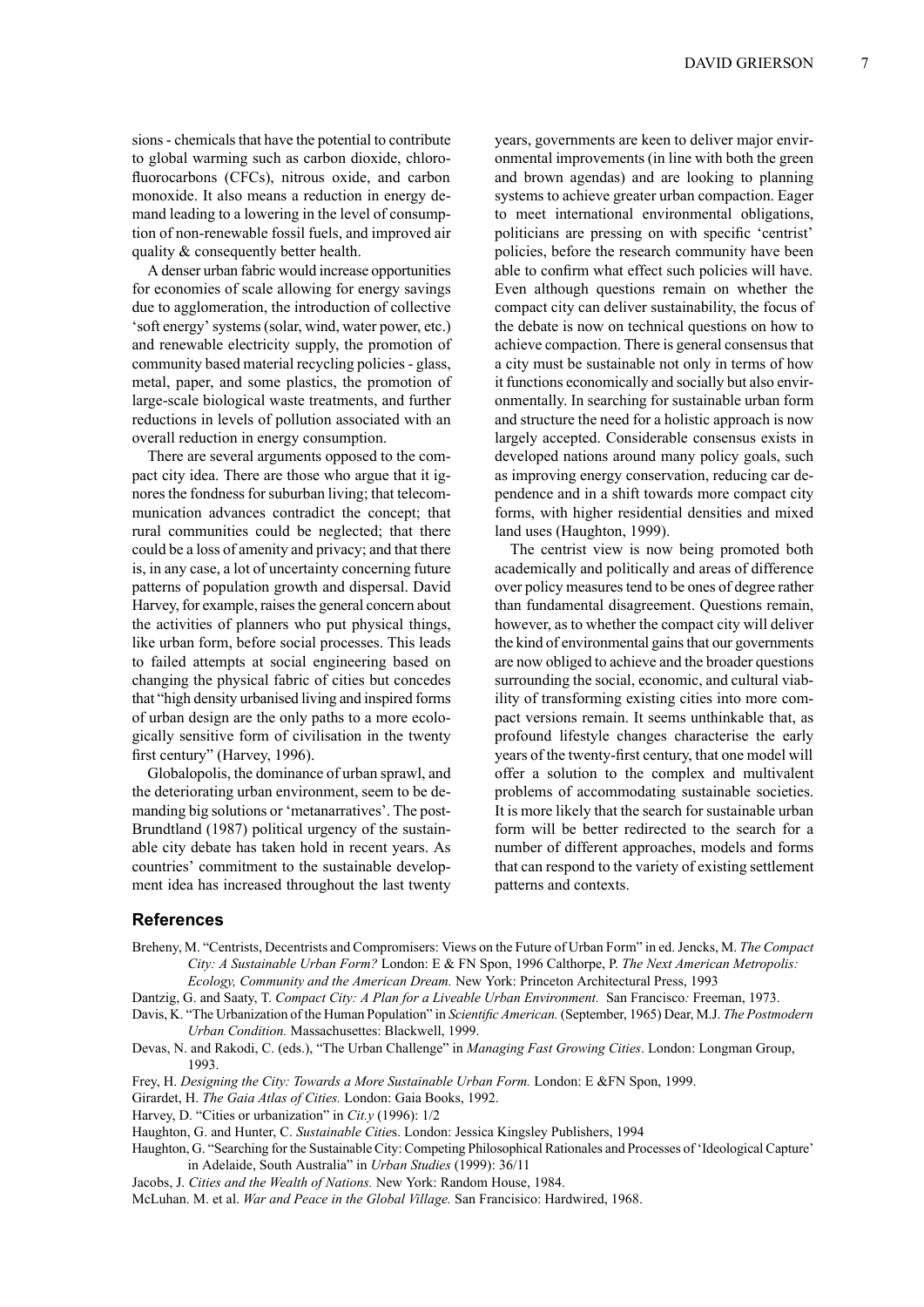### THE INTERNATIONAL JOURNAL OF ENVIRONMENTAL, CULTURAL, ECONOMIC AND SOCIAL SUSTAINABILITY, VOLUME 3

Meadows, D. H. et al, *The Limits to Growth.* London: Earth Island, 1972.

Nijkamp, P. and Perrels, A. *Sustainable Cities in Europe.* London: Earthscan Publications, 1994

Rogers, R. *Cities for a Small Planet.* London: Faber and Faber, 1997.

Sassen, S. *Cities in the World Economy.* California: Pine Forge Press, 1994.

Sivaramakrishnan, K. C. "Urban Governance: Changing Realities" in *Preparing for the Urban Future*. Washington DC: Woodrow Wilson Centre Press, 1996.

Smith, M. et al. *Greening of the Built Environment.* London: Earthscan, 1998.

Stren, R. White, R. and Whitney J. (eds.), *Sustainable Cities: Urbanization and the Environment in International Perspective.* Colorado: Westview Press, 1992.

United Nations Conference on Human Settlements, *The Habitat Agenda: Istanbul Declaration on Human Settlements.* UN Habitat II: Istanbul, 1996.

United Nations Population Division, *World Population Prospects: The 2004Revision Analytical Report.* New York: United Nations Publications, 2004.

United Nations Population Division, *World Urbanization Prospects: The 2005 Revision Analytical Report.* New York: United Nations Publications, 2005.

Wackernagel, M. and Rees, W. *Our Ecological Footprint: reducing Human Impact on the Earth.* British Columbia: New Society Publishers, 1996.

World Resource Institute (WRI), *World Resources 1994 – 1995.* New York: Oxford University Press, 1995.

## **About the Author**

*Dr. David Grierson*

8

Dr Grierson is both an architect and an academic. He is a member of the Architects Registration Board (ARB) and the Higher Education Academy (HEA).